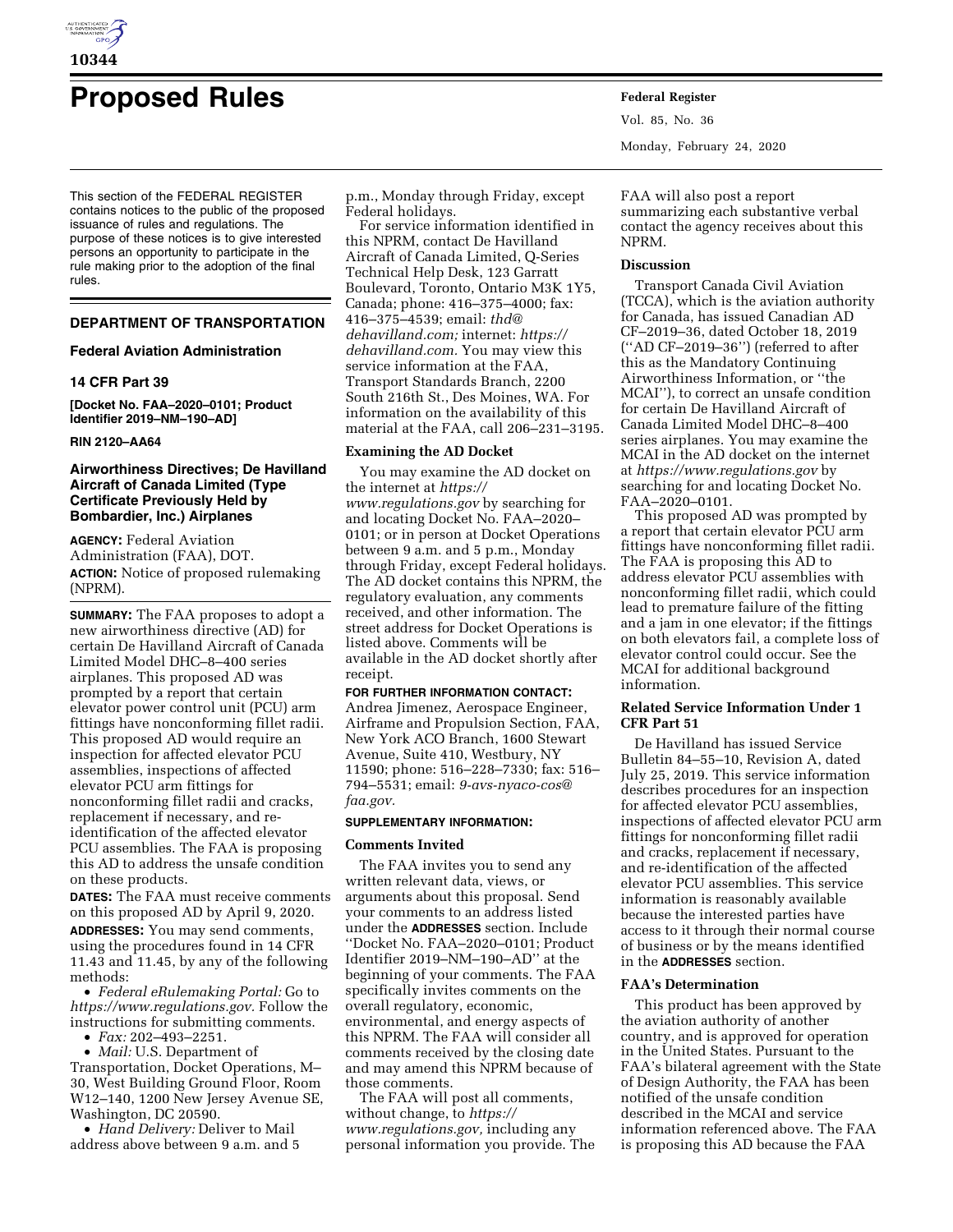evaluated all the relevant information and determined the unsafe condition described previously is likely to exist or develop on other products of the same type design.

# **Proposed Requirements of This NPRM**

This proposed AD would require accomplishing the actions specified in the service information described previously, except as discussed under ''Differences Between this Proposed AD and the MCAI or Service Information.''

# **Differences Between This Proposed AD and the MCAI or Service Information**

Canadian AD CF–2019–36 specifies to do the required inspections before accumulating 8,000 flight cycles from the effective date of Canadian AD CF– 2019–36, or before accumulating 30,000 total flight cycles, whichever occurs first. TCCA's risk assessment was developed using flight cycles on the elevator PCU assembly (which was inadvertently omitted from the Canadian AD). The FAA has determined that using the compliance times specified in the Canadian AD could inadvertently ground certain airplanes.

Therefore, the FAA finds that the inspection must be accomplished within 8,000 flight cycles on the elevator PCU assembly after the effective date of this AD, or before the accumulation of 30,000 total flight cycles on the elevator PCU assembly, whichever occurs first, which represents an appropriate interval of time for affected airplanes to continue to operate without compromising safety.

# **Costs of Compliance**

The FAA estimates that this proposed AD affects 38 airplanes of U.S. registry. The FAA estimates the following costs to comply with this proposed AD:

# ESTIMATED COSTS FOR REQUIRED ACTIONS

| Labor cost                                  | Parts cost | Cost per<br>product | Cost on U.S.<br>operators |
|---------------------------------------------|------------|---------------------|---------------------------|
| 5 work-hours $\times$ \$85 per hour = \$425 | \$0        | \$425               | \$16,150                  |

The FAA estimates the following costs to do any necessary on-condition replacement that would be required

based on the results of any required inspections. The FAA has no way of determining the number of aircraft that might need this on-condition replacement:

## ESTIMATED COSTS OF ON-CONDITION ACTIONS

| Labor cost | Parts cost                                                                                     | Cost per product |
|------------|------------------------------------------------------------------------------------------------|------------------|
|            | Up to \$9,060 (\$1,510 per elevator PCU arm fittings-6 Up to \$10,250.<br>total per airplane). |                  |

## **Authority for This Rulemaking**

Title 49 of the United States Code specifies the FAA's authority to issue rules on aviation safety. Subtitle I, section 106, describes the authority of the FAA Administrator. Subtitle VII: Aviation Programs, describes in more detail the scope of the Agency's authority.

The FAA is issuing this rulemaking under the authority described in Subtitle VII, Part A, Subpart III, Section 44701: ''General requirements.'' Under that section, Congress charges the FAA with promoting safe flight of civil aircraft in air commerce by prescribing regulations for practices, methods, and procedures the Administrator finds necessary for safety in air commerce. This regulation is within the scope of that authority because it addresses an unsafe condition that is likely to exist or develop on products identified in this rulemaking action.

## **Regulatory Findings**

The FAA determined that this proposed AD would not have federalism implications under Executive Order 13132. This proposed AD would not have a substantial direct effect on the

States, on the relationship between the national Government and the States, or on the distribution of power and responsibilities among the various levels of government.

For the reasons discussed above, I certify this proposed regulation:

(1) Is not a ''significant regulatory action'' under Executive Order 12866,

(2) Will not affect intrastate aviation in Alaska, and

(3) Will not have a significant economic impact, positive or negative, on a substantial number of small entities under the criteria of the Regulatory Flexibility Act.

## **List of Subjects in 14 CFR Part 39**

Air transportation, Aircraft, Aviation safety, Incorporation by reference, Safety.

# **The Proposed Amendment**

Accordingly, under the authority delegated to me by the Administrator, the FAA proposes to amend 14 CFR part 39 as follows:

# **PART 39—AIRWORTHINESS DIRECTIVES**

■ 1. The authority citation for part 39 continues to read as follows:

**Authority:** 49 U.S.C. 106(g), 40113, 44701.

## **§ 39.13 [Amended]**

■ 2. The FAA amends § 39.13 by adding the following new airworthiness directive (AD):

**De Havilland Aircraft of Canada Limited (Type Certificate Previously Held by Bombardier, Inc.):** Docket No. FAA– 2020–0101; Product Identifier 2019– NM–190–AD.

# **(a) Comments Due Date**

The FAA must receive comments by April 9, 2020.

# **(b) Affected ADs**

# None.

# **(c) Applicability**

This AD applies to De Havilland Aircraft of Canada Limited Model DHC–8–400, –401, and –402 series airplanes, certificated in any category, serial numbers 4001 and subsequent.

#### **(d) Subject**

Air Transport Association (ATA) of America Code 55, Stabilizers.